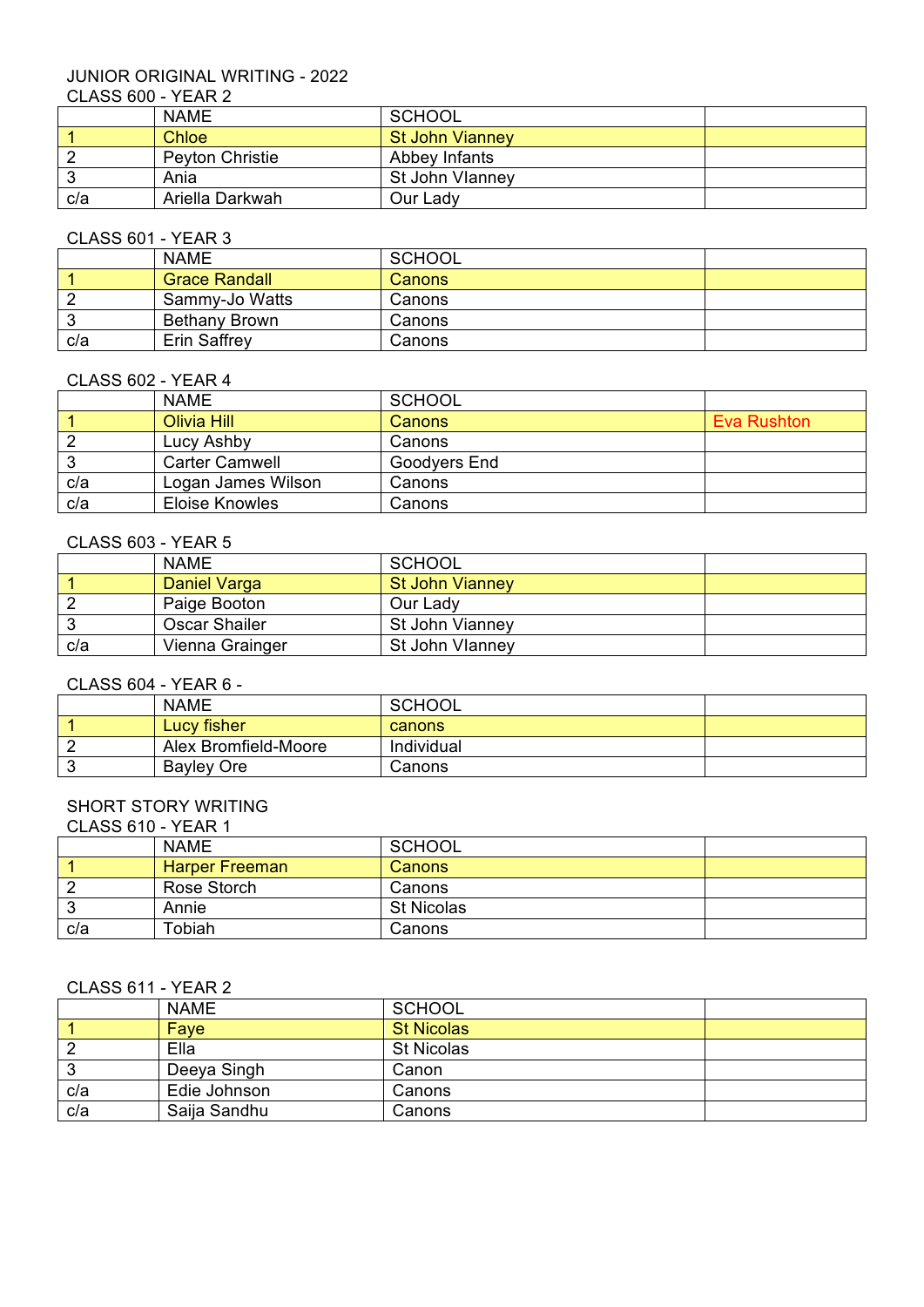### CLASS 612 - YEAR 3

|     | <b>NAME</b>       | <b>SCHOOL</b> |  |
|-----|-------------------|---------------|--|
|     | Darcy Bull        | <b>Canons</b> |  |
|     | Markos Andronis   | Goodyers End  |  |
|     | Ellah Shumbamhini | Our Lady      |  |
| c/a | Ruben Mahal       | Canons        |  |

## CLASS 613 - YEAR 4 -

|        | <b>NAME</b>          | SCHOOL            |  |
|--------|----------------------|-------------------|--|
|        | Isla                 | <b>St Nicolas</b> |  |
|        | Jessi                | <b>St Nicolas</b> |  |
| ົ<br>ಎ | Callum               | <b>St Nicolas</b> |  |
| c/a    | <b>Isabelle Cook</b> | Our Lady          |  |

#### CLASS 614 - YEAR 5 -

|        | <b>NAME</b>            | <b>SCHOOL</b>     | <b>TROPHY</b>          |
|--------|------------------------|-------------------|------------------------|
|        | <b>Niamh Mc Donald</b> | <b>Our Lady</b>   | <b>Christina Jayne</b> |
|        | George Burns           | Chetwynd          | <b>Harry Branston</b>  |
| ົ<br>J | Emeerson               | Park Lane         |                        |
| ◠<br>J | Evie                   | <b>St Nicolas</b> |                        |
| c/a    | Jake                   | Park Lane         |                        |
| c/a    | <b>Ben Garrity</b>     | Canons            |                        |
| c/a    | Brandon Lynch          | Canons            |                        |

# CLASS 615 - YEAR 6

|     | <b>NAME</b>      | <b>SCHOOL</b>          | <b>TROPHY</b>       |
|-----|------------------|------------------------|---------------------|
|     | <b>Ava Lewis</b> | <b>St John Vianney</b> |                     |
|     | Rosa             | <b>St Nicolas</b>      | <b>George Eliot</b> |
|     | Alfie Beseng     | Goodvers End           |                     |
| c/a | Abby McKinlay    | Goodyers End           |                     |
| c/a | Agelina Arun     | Our Lady               | <b>Queens Award</b> |

# **NON -FICTION**

## CLASS 620 - Newspaper Article Y3

|            | <b>NAME</b>                  | 1011001<br>IUUL |  |
|------------|------------------------------|-----------------|--|
| $\sqrt{2}$ | <b>Williams</b><br>.<br>atie | Lady<br>)ur     |  |

#### CLASS 620 - Newspaper Article Y6 5 entries

|                |     | <b>NAME</b>                | <b>SCHOOL</b> |  |
|----------------|-----|----------------------------|---------------|--|
| <b>Y6</b>      |     | <b>Isabella Billington</b> | <b>Canons</b> |  |
| Y <sub>6</sub> | ົ   | <b>Seth Bowker</b>         | Canons        |  |
| Y <sub>6</sub> | ົ   | Caitlin Edmunds            | Canons        |  |
| Y6             | c/a | <b>Faith McCallum</b>      | Canons        |  |
| Y6             | c/a | Euan Marsh                 | Canons        |  |

REPORT WRITING - Mag Article, or factual typw writing about a specific person, place or object CLASS 621 Y5/6

|                |     | <b>NAME</b>     | <b>SCHOOL</b>     |  |
|----------------|-----|-----------------|-------------------|--|
| <b>Y5</b>      |     | Amy             | <b>St Nicolas</b> |  |
| Y5             | 2   | Karamveer       | <b>St Nicolas</b> |  |
| Y6             | 3   | Sandra          | Park Lane         |  |
| Y <sub>5</sub> | c/a | Miriam          | <b>St Nicolas</b> |  |
| Y <sub>5</sub> | c/a | Darcey Sewell   | Our Lady          |  |
| Y6             | c/a | Caitlin Frankum | Our Lady          |  |